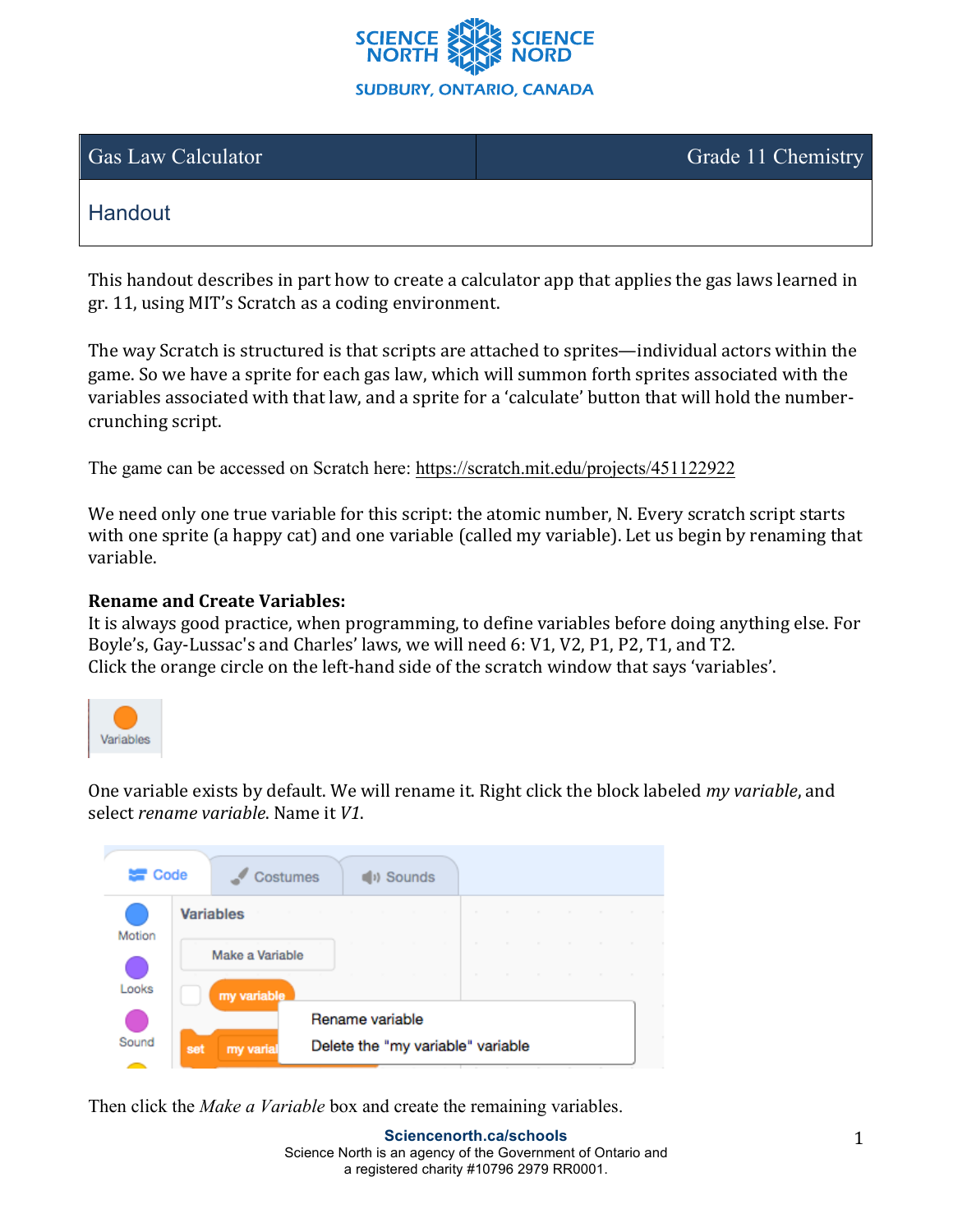

With variables defined, it is time to set the stage for our game.

## **Sprites:**

We need to create a number of sprites. There is a default sprite, the Scratch Cat; we can delete the cat with the garbage can icon.



Each sprite will have its own code associated with it, controlling both that sprite and the behaviour of the global variables.

#### **The Gas Law Button:**

Each of the 'gas law' buttons are incredibly similar, so we will only deal with Boyle's law here. It can be duplicated to create buttons for Charles' law and Guy-Lussac's law.

Create a new sprite; we used button-3. To add text to our button, we first selected the sprite by clicking on it in the sprites pane (highlighting its frame in blue) and then clicking the costumes tab in the upper left:



Use the text tool to add text to your button in the font of your choice. You can also get more creative if you wish, even uploading an image from your computer.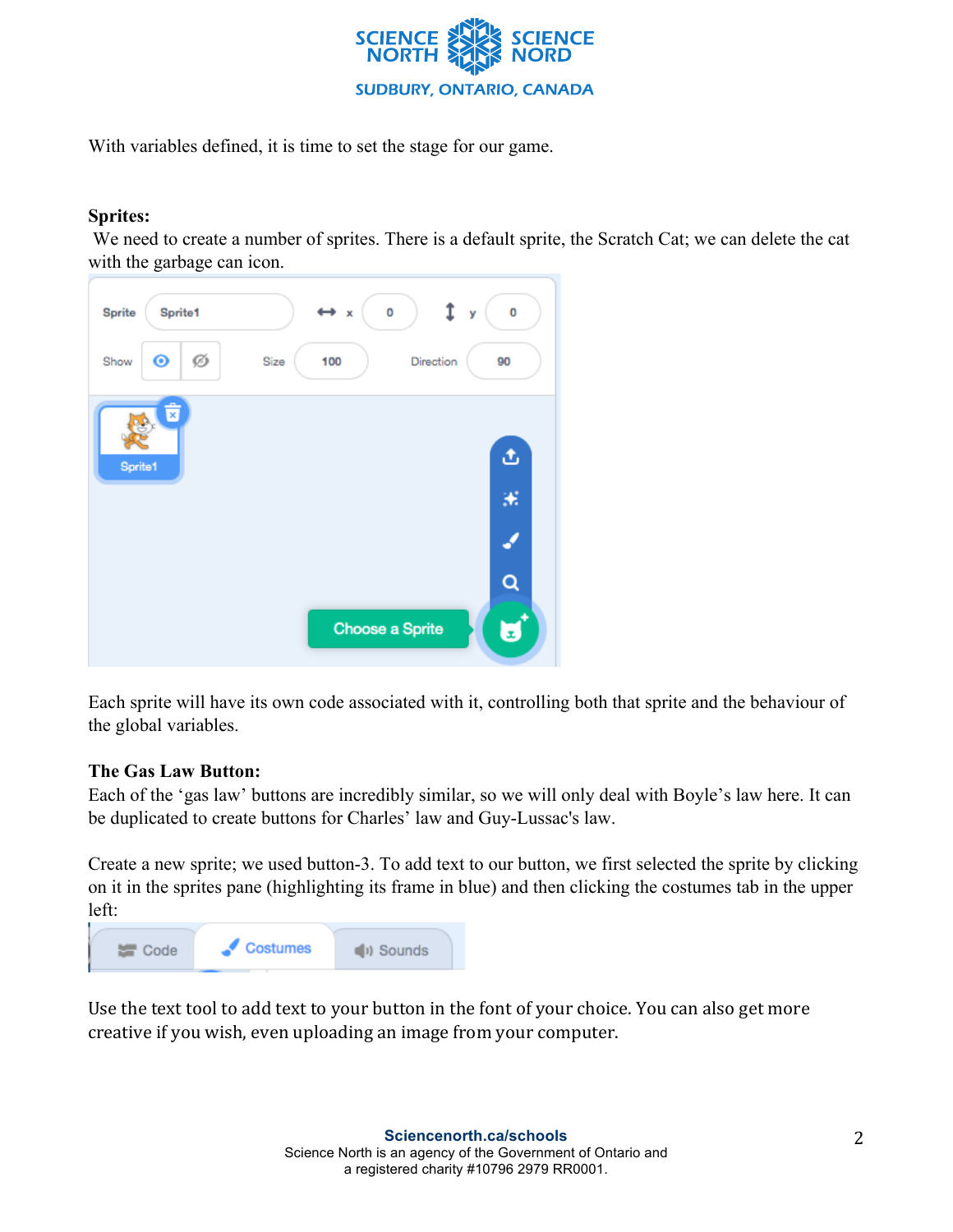

#### **SUDBURY, ONTARIO, CANADA**



Input 3 variables by clicl

sav

Programming the button is fairly simple. At the start of the program (denoted by when the green flag is clicked) we want to make sure all the variables associated with this gas law are hidden and set to some obviously non-physical value, like -1.

A second script is created for when the button is pressed (to scratch, *when this sprite is clicked*). It is to broadcast an *event message* that other sprites can use to trigger their behaviour. We have to create this event message using the drop down menu. We will also have the sprite *say* a reminder of what the user is to do: input 3 variables, by clicking on their buttons.

(Note: the only difference between this sprite and other gas laws would be the variables controlled and the name of the broadcast.)

#### **The Variable Buttons**

Again, because they are virtually identical, the buttons associated with each variable will not all be dealt with. We will only discuss the button for the variable V1.

As before, modify the sprite using the Costumes tab paint tool or upload your own.

The first thing is to make sure the button initializes as hidden:



And shows itself when either of the applicable gas law messages is sent out.

| when I receive boyle $\blacktriangleright$ |  | when I receive charles $\star$ |  |  |
|--------------------------------------------|--|--------------------------------|--|--|
| show                                       |  | show                           |  |  |
|                                            |  |                                |  |  |

(Note that these are all separate, unconnected, and independent scripts!)